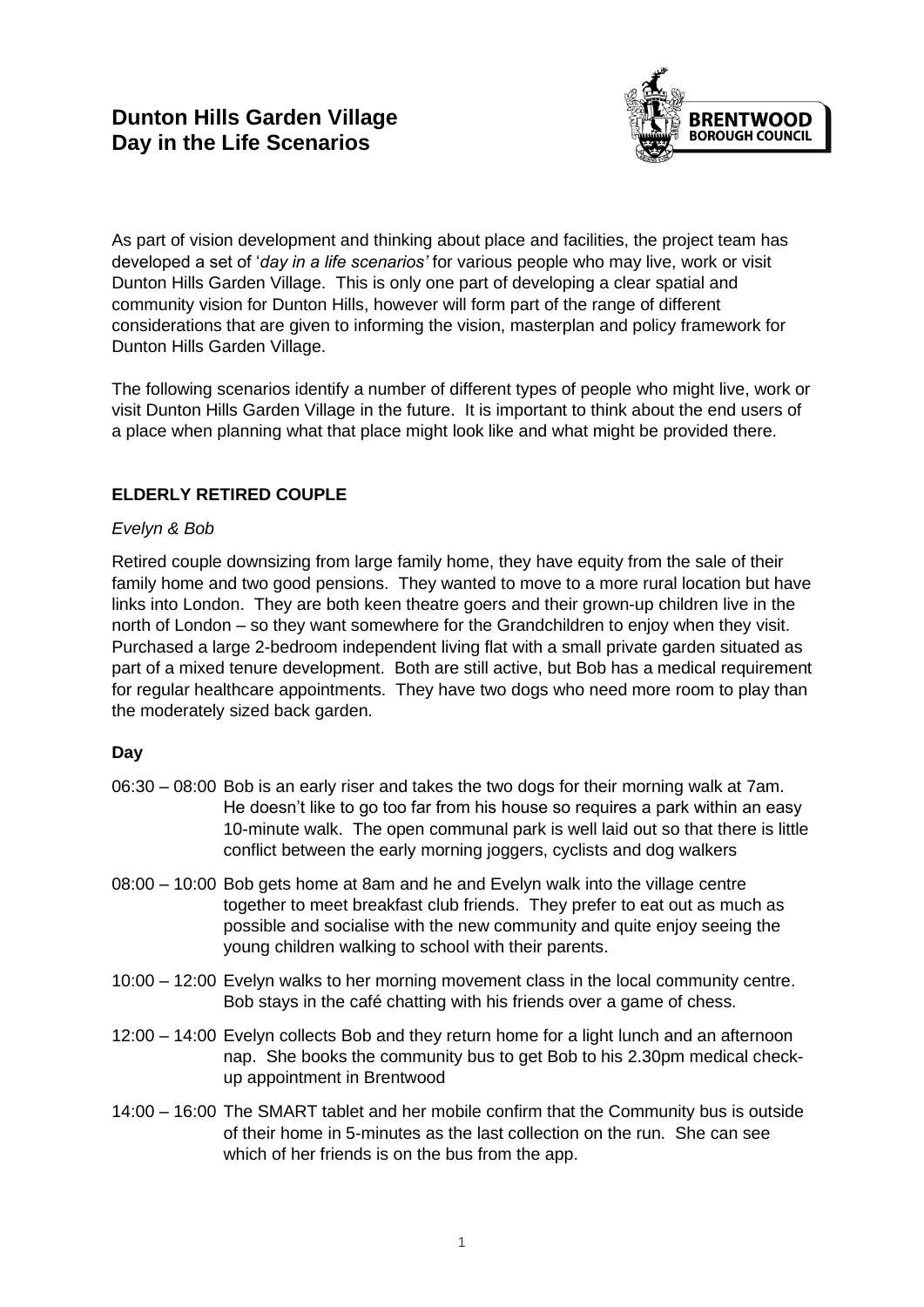# **Dunton Hills Garden Village Day in the Life Scenarios**



- 16:00 18:00 The bus drops them at the flat and they take the dogs for their evening walk together. Returning home Bob feeds the dogs and Evelyn prepares dinner as they are having two friends over as part of the community supper club.
- 18:00 20:00 Dinner with guests.
- 20:00 22:00 After dinner drinks and bed.

### **SINGLE MUM**

#### *Carrie*

Single mum with two young children who got an affordable house with a private garden to rent in tenure blind neighbourhood. Her neighbours are also young families. She moved as the Basildon area she had been living in had social issues and she wanted a fresh start for her children at the new schools. Her son is going to the senior school and her daughter the primary one. She has a flexible full-time job in the office of the senior school.

#### **Day**

- 06:00 08:00 Carrie gets the kids prepared for school. From the community website she checks that the childminder has confirmed for this evening to allow her a rare evening out in London with old friends
- 08:00 10:00 Leaving the house at 8.15am the son cycles with his friend to school and she walks her daughter to the primary school.
- 10:00 13:00 Normal working day in the school office dealing with absences and registers. Her son's school sends an automated text mid-morning reminding her she needs to top up his food account. She uses the school app to authorise a payment.
- 13:00 16:00 Attends a training event via a webcast with some of her colleagues then collects her daughter from class at the end of the school day to walk her home. Her son arrives home and raids the fridge for more to eat and drink.
- 16:00 18:00 She makes the children's dinner and gets ready to go out. The village childminder app chimes and its voice lets' her know that the childminder is on route as scheduled. Right on time the childminder arrives. She checks the train times and walks to the village centre to catch the 10-minute regular electric shuttle service to the newly completed West Horndon Interchange station. She has 15 minutes until her train arrives for Fenchurch Street, so she grabs a coffee at the station and wanders around the new retail venues built as part of the interchange.
- 18:00 22:00 She meets her friends without worrying about the children. The school app bleeps confirming her son has submitted his allotted homework online – so she authorises the Gaming box to unlock for the weekend.
- 22:00 00:00 Carrie calls it night and is walked back to Fenchurch Street by two of her friends. At West Horndon the electric shuttle bus is sitting outside the station.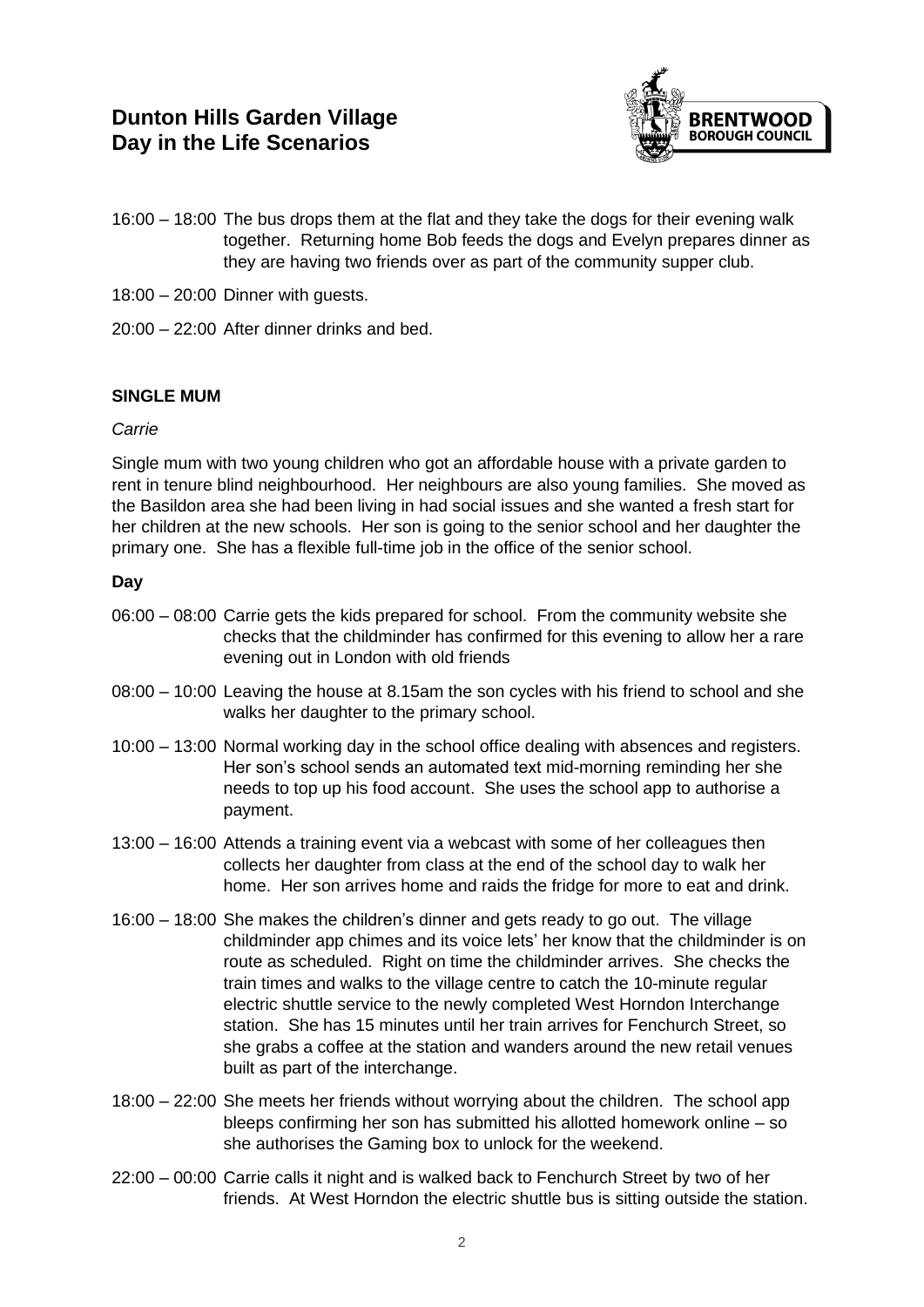

## **YOUNG PROFESSIONAL COUPLE**

#### *Denise and Errol*

Denise works in the banking industry and Errol a private equity finance house. They met at the same bank two years earlier and are looking to move out of the tiny rented inner London flat they have shared for a year. Both have the flexibility to work away from their respective city offices so it's important that they have the IT and transport infrastructure to work remotely but also get into London within the hour.

### **Day**

- 06:00 08:00 Denise has early meetings in London. She walks to the village centre at 6.30am unlocks a community electric cycle hire bike with the community app and cycles into West Horndon Station to catch the 7am to Fenchurch Street.
- 08:00 12:00 Errol doesn't need to go into the office and doesn't want to work from the office in the house – it's too quiet. He walks into the village centre at 8am and gets a space in the open plan work-hub – orders breakfast and catches up on emails. By 9.30am the hub is buzzing with conversation and creative energy.
- 12:00 18:00 Denise concludes her meetings gets on the train and takes the shuttle bus from West Horndon to the village centre. They have lunch in the Hub and visit the local corner shop to pick up supplies for the morning before heading back to their house to work together from home for the rest of the day.
- 18:00 20:00 They are meeting friends in a restaurant in Brentwood. As Errol doesn't drink, he hires a pool car for the evening. They sold their private Car after a year living in Dunton once the transport infrastructure came online. They pick up the car at 7.30pm from the village car pool parking area located on the outskirts of the village – a 15-minute walk from their home.
- 20:00 23:00 The new priority given to car pool parking in Brentwood town centre makes it easy to park within a 2-minute walk to the restaurant. There friends are keen to know all they can about life in Dunton Hills as they are considering moving therewith their young children.

### **FAMILY OF THREE**

### *Susan, Debbie and Chloe*

Susan and Debbie have been married for six years and had Chloe naturally five years ago. They were both unhappy with the lack of school places and general child care where they lived previously, so they recently moved to Dunton Hills Garden Village. They run their own natural food business which operates mostly online but they saw an opportunity to open their first shop within the village centre and its under construction. The business has grown to the point that they need a small distribution centre with room to grow with them.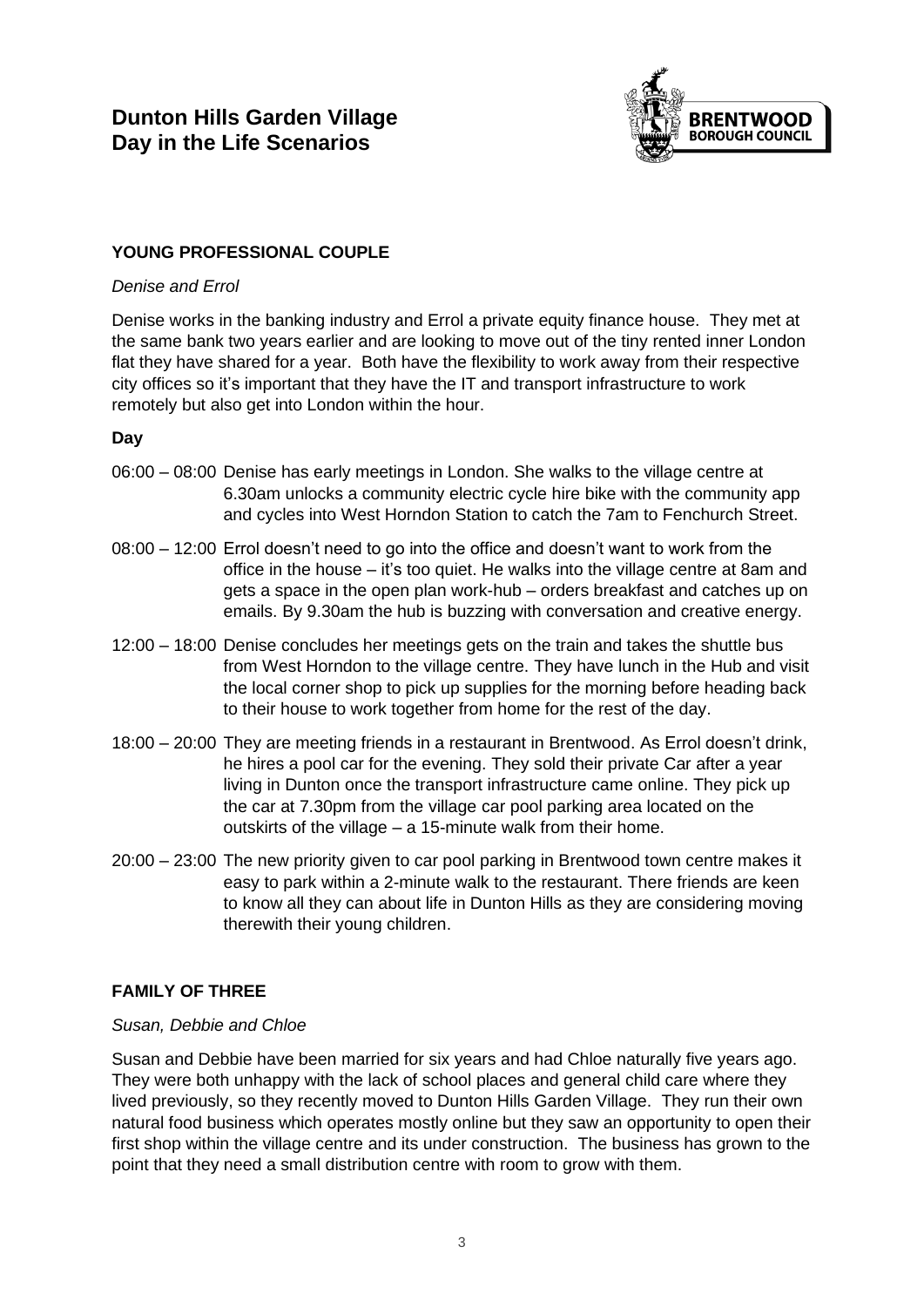

## **Day**

- 06.00 08:00 Susan & Debbie go through the online orders and checks with the distribution centre that the fresh supplies arrived last night to allow deliveries during the day. Having their distribution near home and just off the M25 has widened the geographic area they can now service.
- 08:00 10:00 Today is Chloe's first day at primary school and she hasn't slept well being so excited. She has an early breakfast with her mums then walks to school her with her parents who seem more nervous than her. From school they meet with their interior designer who is project managing the fit out of their new village shop.
- 10:00 12:00 Having got to work together using the Business Park shuttle service Debbie meets with their distribution manager on the morning deliveries to check on progress and issues. Susan checks in with the HR manager to discuss new staff interview dates.
- 12:00 14:00 After welcoming the new staff to the distribution centre Debbie heads back to the village to pick up Chloe from her first day at nursery. It's a nice day so she uses the community app to unlock an electric bike and cycles back on the segregated cycle route which runs directly into the village centre from the business park.
- 14:00 17:00 Chloe has had a day at school so is delighted to see Mum has a cargo bike with her she can sit in the front. They pop into the local shop together before heading home where Chloe jumps into bed for a nap. Debbie logs into the video conference facility in the home office for a-meeting with Susan and a supplier. The excellent Broadband throughout the village makes working from home very easy.
- 17:00 20:00 Chloe is downstairs playing in the garden with their neighbour's son Tom. Tom's mum Yinka is chatting with Debbie in the kitchen while Debbie prepares the evening meal. Susan arrives home at 6.30pm catches up with Chloe then joins the ladies in the kitchen.
- 08:00 23.00 After supper and with Chloe tucked up in bed Debbie and Susan head into the Home office to summarise the days activities and check on the overnight supplies deliveries.

# **FAMILY OF FOUR**

### *Stephen, Yinka, Bola & Tom*

Stephen and Yinka decided to move to the village in Phase one and have watched the village grow. Bola their oldest daughter had started at the new primary school delivered before most of the homes had been completed. Although it was a risk sending their daughter to a school without an Ofsted rating, the risk had paid off as the smaller class sizes had greatly benefited Bola. Now in Phase three the village had sufficient numbers of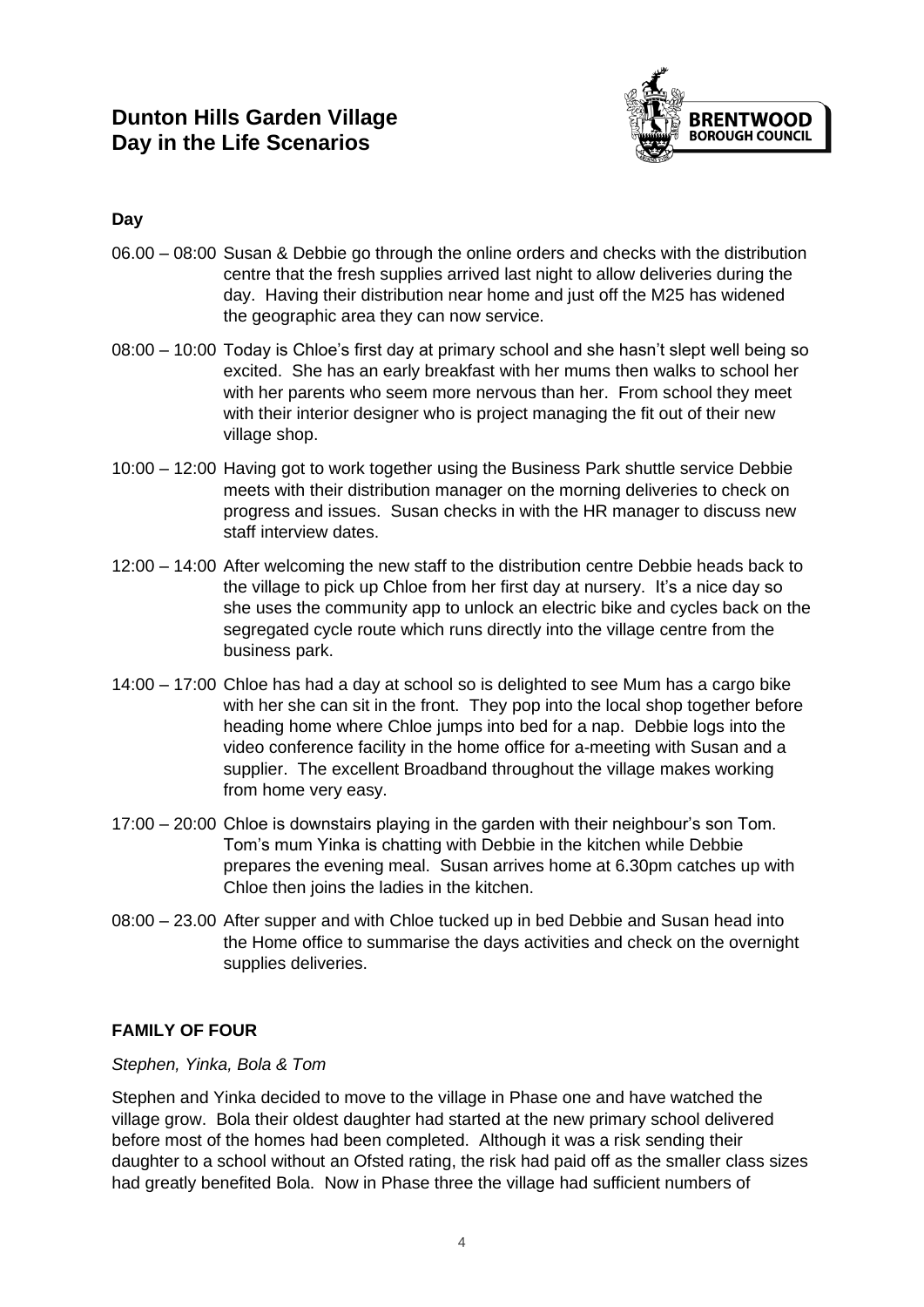# **Dunton Hills Garden Village Day in the Life Scenarios**



children and Bola start at the new Secondary school. Stephen is a GP and with his partners opened a new branch of his practise as part of the village centre complex. With Tom settled for a second year at primary school, Yinka has started back at her pharmacy which was one of the first shops in the village.

## **Day**

- 06:00 08:00 Before the kids get up Yinka and Stephen head out for their morning run together around the local ponds. Stephen's smart watch is linked to the house hive system and Bola knows how to message him if she needs anything. On getting home Bola and Tom are up and in their bathroom.
- 08:00 12:00 Stephen walks the kids to school as Yinka needs to head into the Pharmacy for an inventory before opening. He arrives at his GP surgery at 8.45am in time for his first appointment at 9am. It's going to be a busy day as their patient list filled very quickly after opening being the first GP practise.
- 12:00 15:00 Yinka decides to spend the afternoon helping deliver some of the subscriptions to their older customers. Its gives her a chance to stay in touch and chat with her original customers who can't make it into the pharmacy. At 3pm she leaves her assistant to finish deliveries and she walks to the school to wait for the children meeting other parents in the landscaped area that sits in front of the school. She like that there are no fences and dropping by car near the school is very difficult.
- 15:00 18:00 After walking home with the kids Yinka Logs into work to finish authorising the last of the drug orders from the day. Her shop manager will lock up which frees up Yinka to spend time with her children. Stephen pops back at 4pm to spend an hour or two with the family before going back for evening surgery. He is on Virtual GP duty until 6pm but can do that from home.
- 18:00 21:00 After an early family supper the kids disappear off to the music room, so Yinka settle into binge watching her favourite TV show.
- 21:00 11:00 With the children in Bed and Stephen back they chat and catch up on their respective days some more before heading to bed.

## **INDEPENDENT DISABLED**

#### *William – 25 years old*

Since a motorbike accident three years ago, William has been confined to a wheelchair. Last year he finally moved into his home built specifically to his needs and regained his independence. William is very active and enjoys the opportunity to wheel himself into the village centre and access all the same facilities as the abled bodied friends he has made since moving here. The settlement from the accident allows him the freedom not to work but he secured a flexible full-time job at the Work Hub. He loves working there as it has become the heart of the community and he has met so many new people.